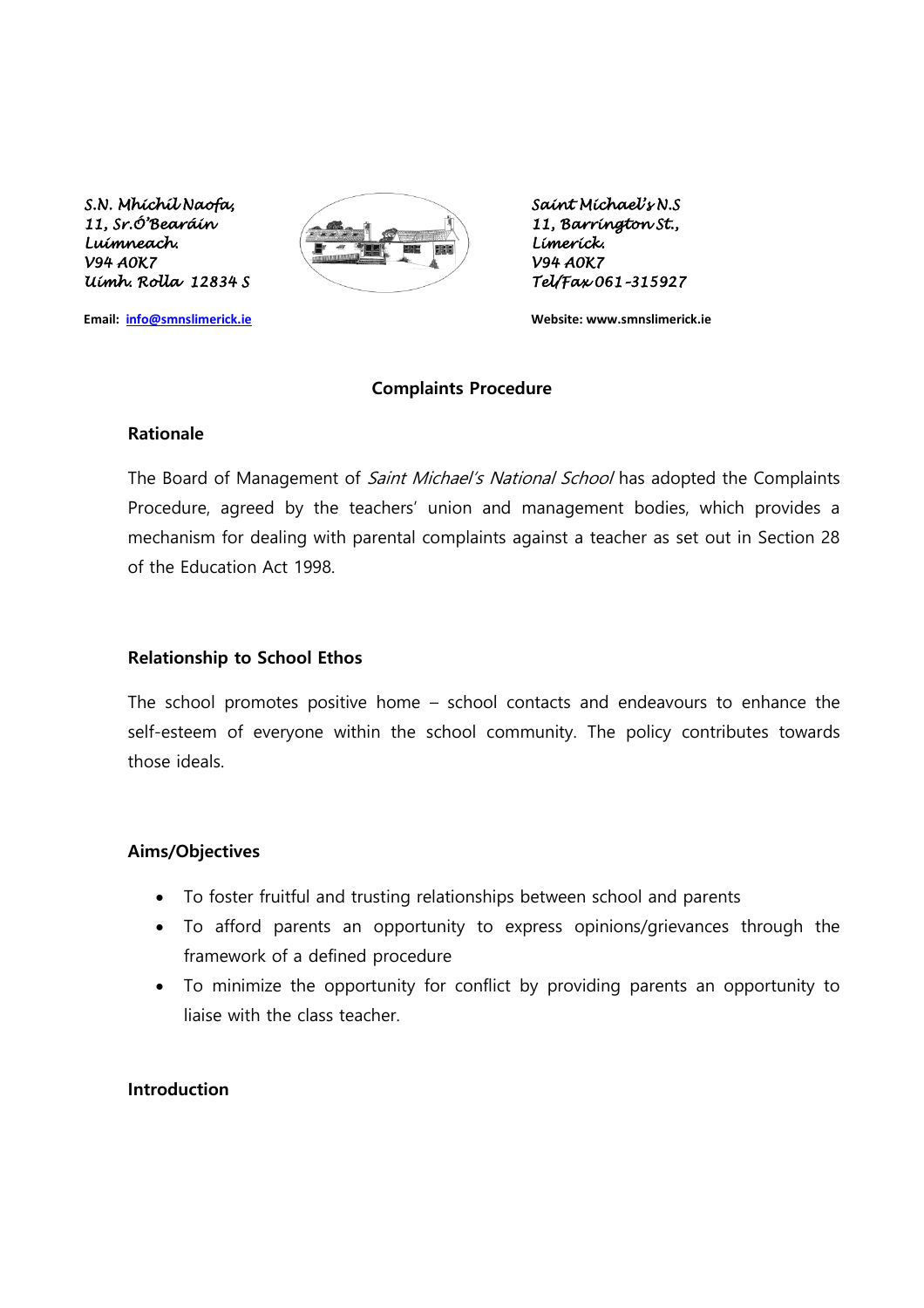Only those complaints about teachers which are written and signed by parents/guardians of pupils may be investigated formally by the Board of Management, except where those complaints are deemed by the Board to be:

- matters of professional competence and which are to be referred to the Department of Education & Science
- frivolous or vexatious and which do not impinge on the work of a teacher in a school
- complaints in which either party has recourse to law or to another existing procedure.

Unwritten complaints not in the above categories may be processed informally as set out in Stage 1 of this procedure.

**Please note:** The school will not engage in any email correspondence regarding a complaint. Parents are advised to follow the procedure as outlined in this document in order for their complaint to be handled effectively.

# **Stage 1**

- 1.1 A parent/guardian who wishes to make a complaint should approach the class teacher with a view to resolving the complaint. An appointment should be made with the class teacher through the office.
- 1.2 Where the parent/guardian is unable to resolve the complaint with the class teacher she/he should approach the Principal Teacher with a view to resolving it. An appointment should be made with the class teacher through the office.
- 1.3 If the complaint is still unresolved the parent/guardian should raise the matter with the Chairperson of the Board of Management with a view to resolving it. An appointment should be made with the class teacher through the office.

### **Stage 2**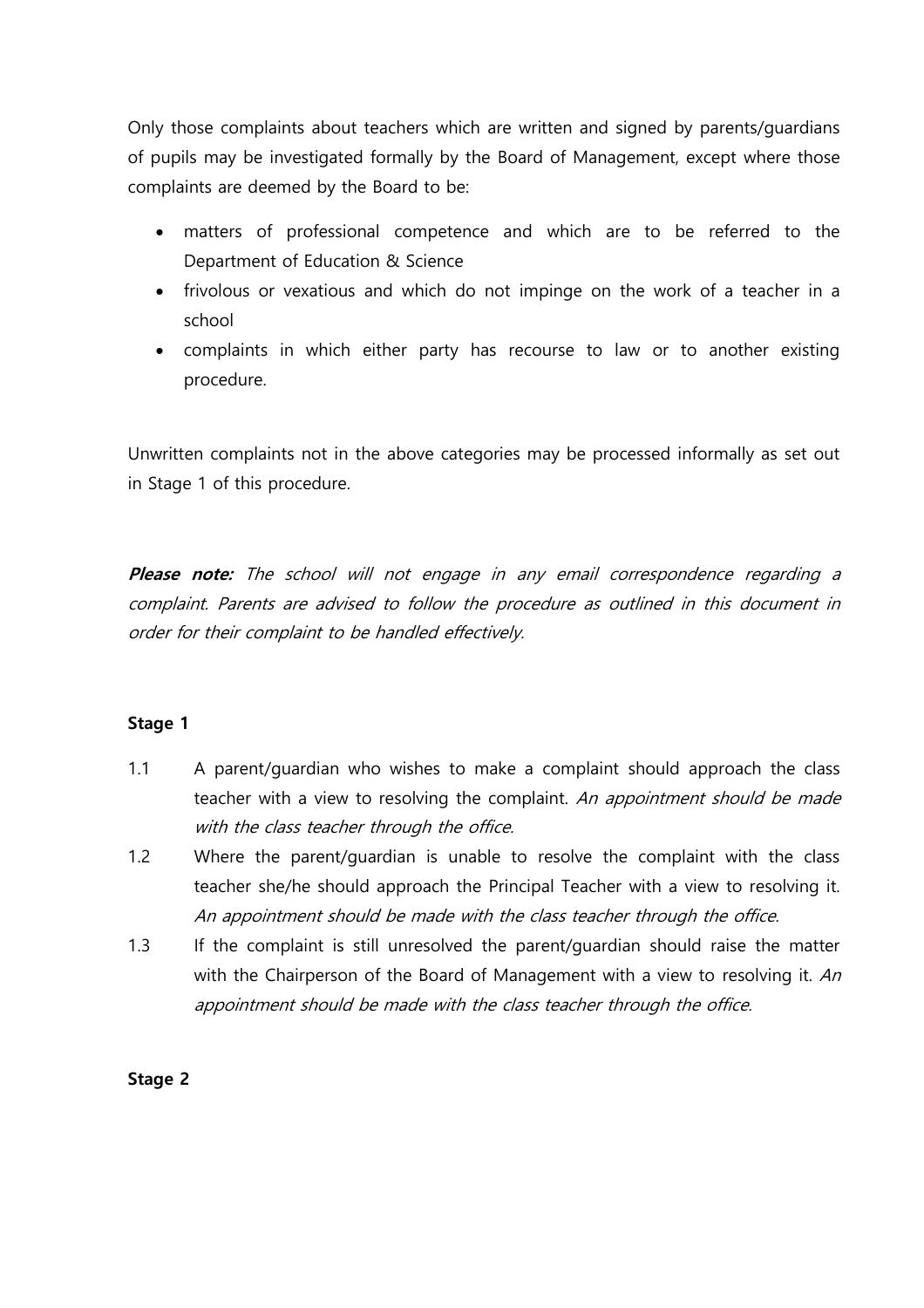- 2.1 If the complaint is still unresolved and the parent/quardian wishes to pursue the matter further she/he should lodge the complaint in writing with the Chairperson of the Board of Management.
- 2.2 The Chairperson should bring the precise nature of the written complaint to the notice of the teacher and seek to resolve the matter between the parties within 5 days of receipt of the written complaint.

## **Stage 3**

- 3.1 If the complaint is not resolved informally, the Chairperson should, subject to the general authorisation of the Board and except in those cases where the Chairperson deems the particular authorisation of the Board to be required:
	- a. Supply the teacher with a copy of the written complaint; and
	- b. Arrange a meeting with the teacher and , where applicable, the Principal teacher with a view to resolving the complaint. Such a meeting should take place within 10 days of receipt of the written complaint.

## **Stage 4**

- 4.1 If the complaint is still not resolved the Chairperson should make a formal report to the Board within 10 days of the meeting referred to in 3.1 (b)
- 4.2 If the Board considers that the complaint is not substantiated the teacher and the complainant should be so informed within 3 days of the Board meeting.
- 4.3 If the Board considers that the complaint is substantiated or that it warrants further investigation it proceeds as follows:
	- a. The teacher should be informed that the investigation is proceeding to the next stage;
	- b. The teacher should be supplied with a copy of any written evidence in supprt of the complaint;
	- c. The teacher should be requested to supply a written statement to the Board in response to the complaint;
	- d. The teacher should be afforded an opportunity to make a presentation of the case to the Board. The teacher would be entitled to be accompanied and assisted by a person of their choice at any such meeting;
	- e. The meeting of the Board of Management referred to in (d) and (e) will take place within 10 days of the meeting referred to in 3.1 (b)